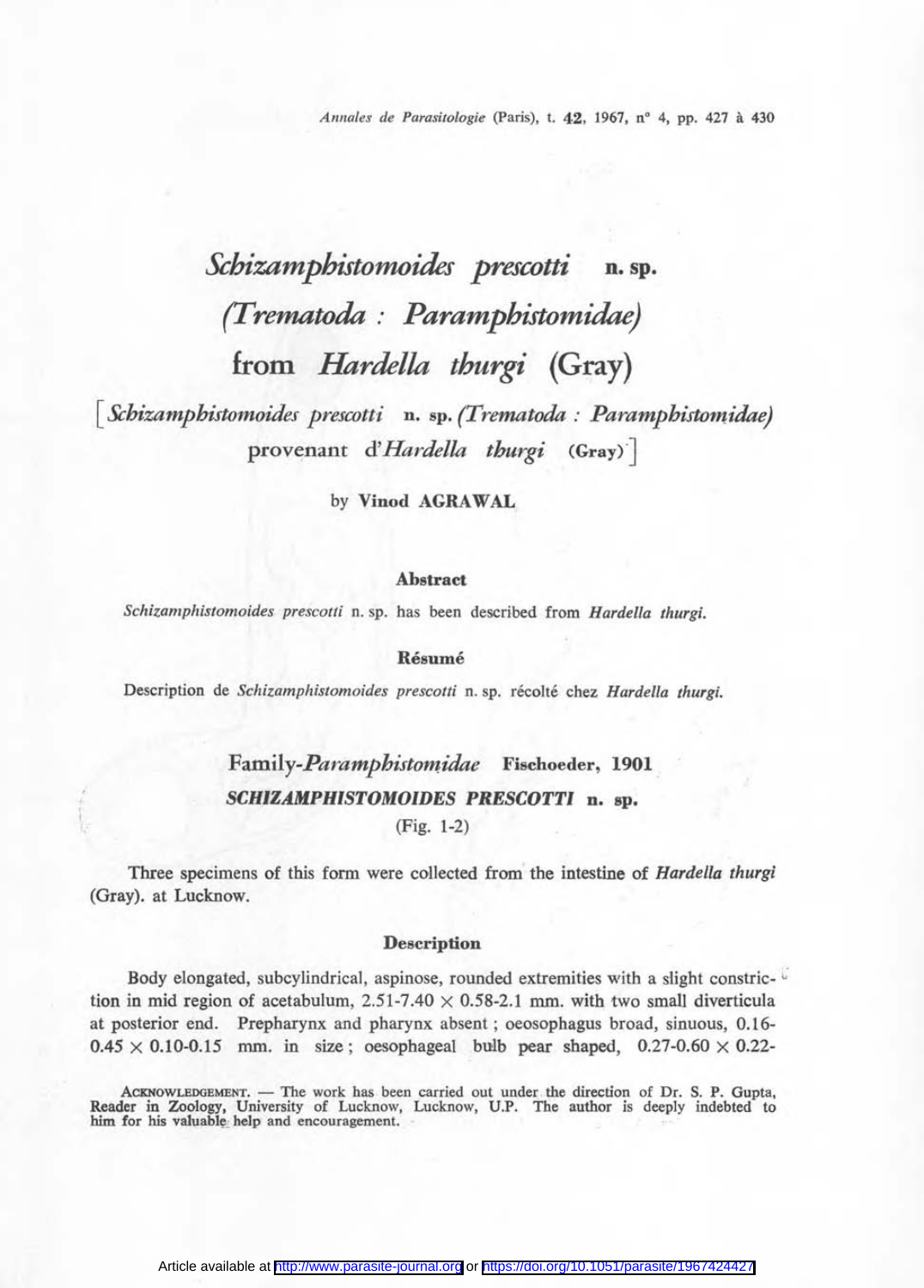

FIGS. 1-2. FIG. 1. - Dorsal view. FIG. 2. - Immature. Dorsal view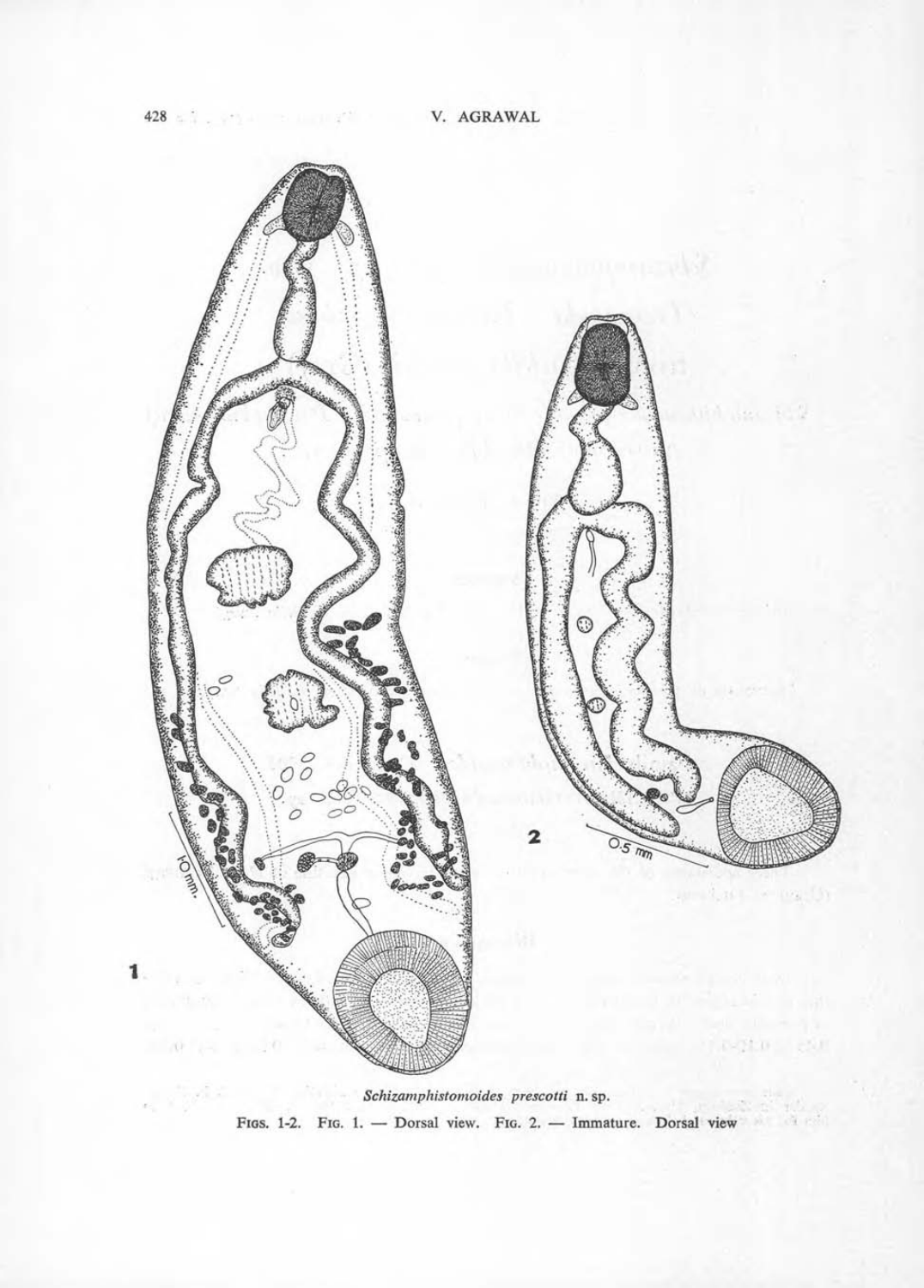0.30 mm. in size. Intestinal ceca, narrow, sinuous terminating infront of acetabulum. Acetabulum large terminal,  $0.46-1.5 \times 0.46-1.0$  mm. in size with a ventral aperture at posterior extremity of body.

Genital pore median, lying below intestinal bifurcation at 0.82-1.90 mm. from anterior extremity.

Excretory pore median situated dorsally, infront of acetabulum. Excretory vesicle small, oval, posterior to ovary.

Lymphatic system consisting of three pairs of longitudinal ducts which extend from anterior region of body upto termination of intestinal ceca.

Testes entire or slightly lobed, broader than long, tandem, intercaecal in mid third of body. Anterior testis,  $0.05{\text -}0.50 \times 0.06{\text -}0.70$  mm. in size at 1.18-3.15 mm. from anterior extremity. Posterior testis, larger or smaller than anterior testis, 0.06-  $0.48 \times 0.07$ -0.60 mm. in size at 1.0-3.0 mm. from hind end of body. Cirrus sac pretesticular, postbifurcal and median,  $0.056$ -0.21  $\times$  0.03-0.08 mm. in size. Vesicula seminalis bipartite completely filling cirrus sac ; pars prostatica narrow ; ejaculatory duct short, opening at genital pore. A large number of prostate gland cells fill up entire space in cirrus sac round vesicula seminalis and pars prostatica.

Ovary entire, oval, postequatorial, submedian about midway between posterior testis and acetabulum,  $0.05 - 0.15 \times 0.03 - 0.25$  mm. in size at 0.72-1.9 mm. from hind end. Oviduct arises from posterior end of ovary and opens at oötype. Vitellaria small, follicular, numerous, extending from hind end of posterior testis up to termination of intestinal caeca. They are mostly extracaecal but enter the caecal field at some place especially in postovarian region. Two transverse vitelline ducts unite together to form a yolk reservoir opening at oötype. Diffuse Mehli's gland median, oval toward left side of ovary,  $0.04$ - $0.12 \times 0.04$ - $0.15$  mm. in size. Uterus transversely coiled between acetabulum and testes, slightly sinuous in median line, passing dorsal to testes opening at genital pore. Eggs oval, non operculated,  $0.09-0.12 \times 0.05-0.08$  mm. in size.

#### **Discussion**

No form of this genus hitherto has been described from India. Five species of the genus *Schizamphistomoides* from reptiles viz. *S. spinulosum* (Looss, 1901) Stunkard, 1925 ; *S. constrictus* Price, 1936 ; *S. resupinatus* Caballero, 1940 ; *S. tabascensis* Caballero et Sokoloff, 1934 and *S. chelonei* Gupta, 1961 have been described. The present form differs from *S. spinulosum* in the arrangement and extension of vitellaria, in the position of genital pore, in its maximum width being anterior to the acetabulum instead of level with it, in having testes postequatorial instead of pre equatorial, and in having very sinuous intestinal caeca. It differs from *S. constrictus* in having lobed testes in mid third of body instead of globular in the postequatorial region, in having sinuous intestinal caeca instead of simple caeca terminating slightly posterior to ovary and in the position of excretory pore. It differs from *S. resupinatus* in not having preequatorial testes in the same level and from *S. tabascensis* in not having testes one